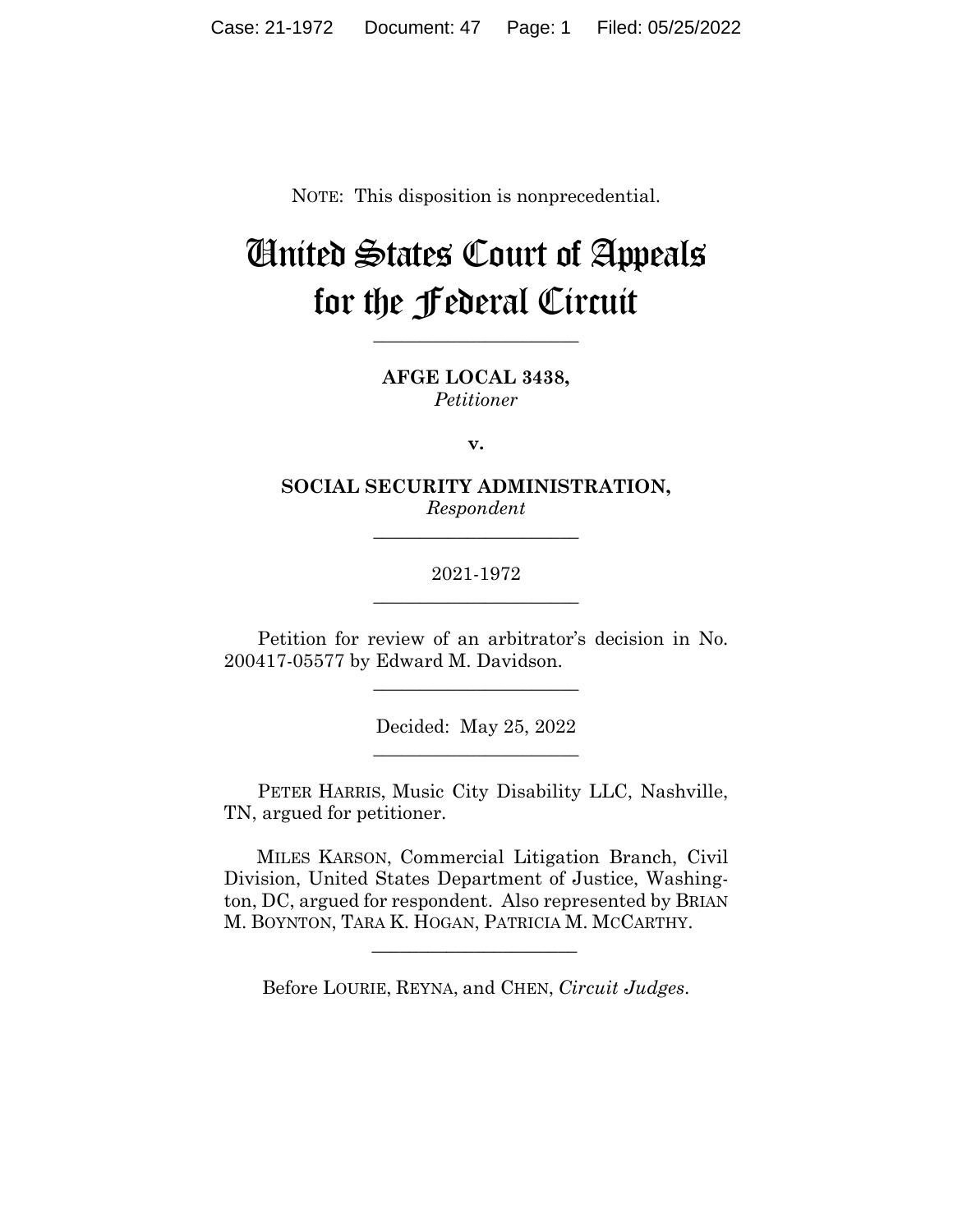## Opinion for the court filed by *Circuit Judge* LOURIE, in which REYNA and CHEN, *Circuit Judges*, join.

## Additional views filed by *Circuit Judge* REYNA.

### LOURIE, *Circuit Judge*.

AFGE Local 3438 ("AFGE") appeals from an arbitration decision denying its request for attorney fees. *AFGE Local 3438 v. Soc. Sec. Admin.*, No. 200417-05577 (Mar. 18, 2021) (Davidson, Arb.) (decision available at J.A. 30–32) ("Arbitration Decision"). Because AFGE does not have standing to appeal that denial, we *dismiss* this appeal for lack of jurisdiction.

#### **BACKGROUND**

Sarah Kidwell is a claims specialist at the Social Security Administration ("SSA"). In November 2019, the agency indefinitely suspended Kidwell based on allegations that she violated policies prohibiting transfer of confidential information to others, in this case, to her father.

Under 5 U.S.C.  $\S 7121(e)(1)$ , a government employee may challenge a disciplinary action by appealing to the Merit Systems Protection Board (the "Board"). Alternatively, if the employee is represented by a collective bargaining agreement containing a provision for a grievance process, the employee may appeal to an arbitrator using the negotiated grievance procedure. Kidwell elected to have her grievance heard through binding arbitration in accordance with a collective bargaining agreement with AFGE. She was represented in that proceeding by AFGE. The arbitrator found in Kidwell's favor, concluding that the SSA imposed the penalty "without meeting the burden of reasonable cause and in contravention of its own past practice." J.A. 9.

After Kidwell prevailed on the merits, AFGE filed a request for attorney fees pursuant to the Back Pay Act. *See* 5 U.C.S. § 5596; *see also* 5 U.S.C. § 7701(g). The Back Pay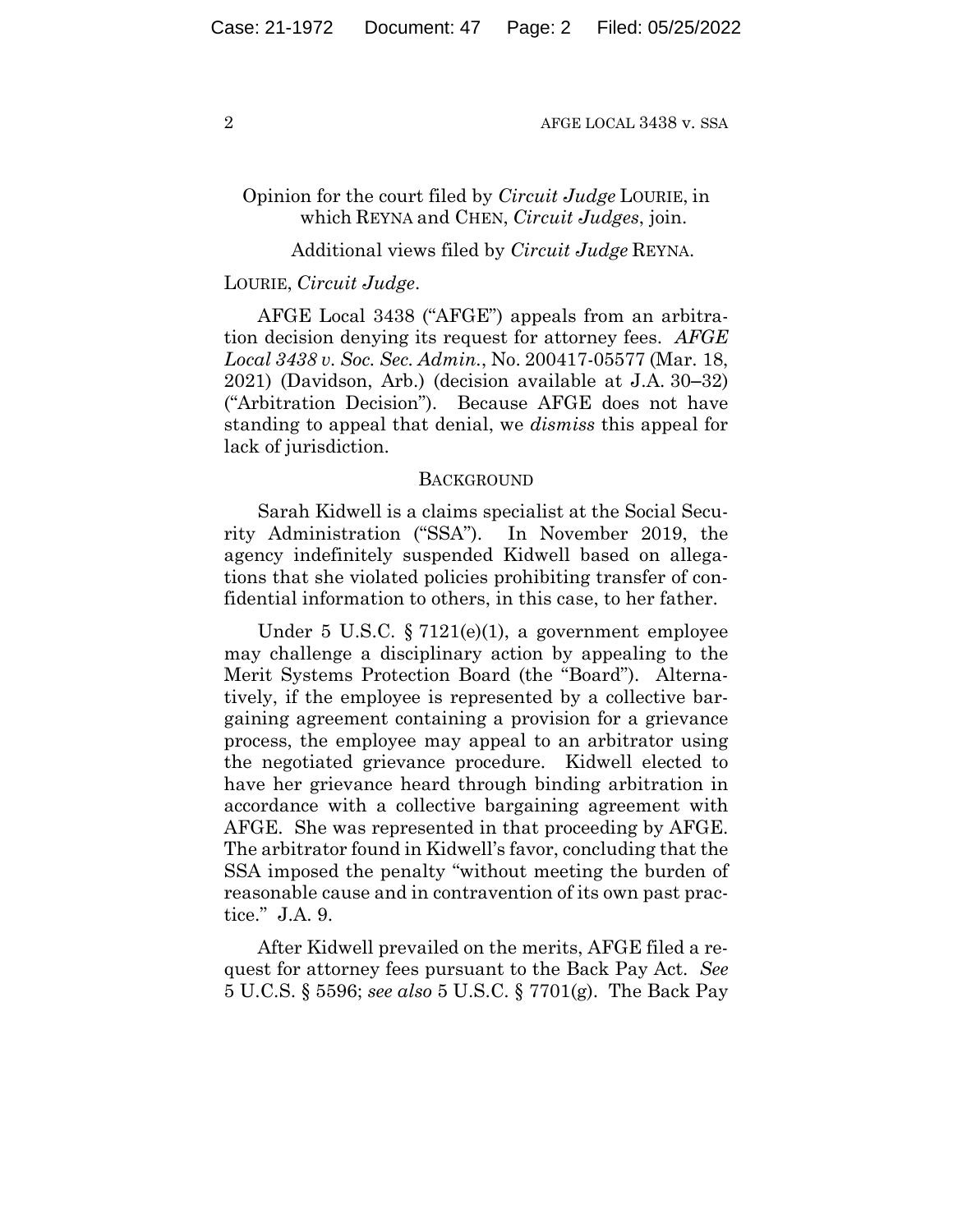Act "authorizes 'reasonable attorney fees' when an agency employee has prevailed, and the fees are warranted in the interest of justice." *Raney v. Federal Bureau of Prisons*, 222 F.3d 927, 930 (Fed. Cir. 2000).

The arbitrator denied AFGE's motion for attorney fees. He found that the SSA's "disciplinary decision was premature[,]" and therefore reversed the decision; hence he concluded that Kidwell was the prevailing party. Arbitration Decision at J.A. 32. But he also determined that payment of attorney fees was not warranted in the interest of justice because the agency's issuance of its indefinite suspension was "not prohibited or meritless" and "there was sufficient evidence to conclude [that Kidwell] likely violated the [a]gency's internal policies on distribution of [personally identifiable information]." *Id.* AFGE appealed.

### **DISCUSSION**

Our review in this case is governed by a combination of 5 U.S.C. § 7703(a)(1) and 5 U.S.C. § 7121(f). 5 U.S.C. § 7703(a)(1) states that "[a]ny employee or applicant for employment adversely affected or aggrieved by a final order or decision of the Merit Systems Protection Board may obtain judicial review of the order or decision." 5 U.S.C. § 7121(f) states that § 7703 "shall apply to the award of an arbitrator in the same manner and under the same conditions as if the matter had been decided by the Board." *See Dunn v. Dept. of Veterans Affairs*, 98 F.3d 1308, 1311 (Fed. Cir. 1996) ("This court reviews an arbitrator's decision 'in the same manner' as decisions of the Merit Systems Protection Board.").

As a prerequisite to our exercise of jurisdiction, we must consider whether AFGE has standing to appeal from the Arbitration Decision before reaching the merits.

AFGE contends that it has associational standing to pursue its interest on behalf of its members. "[T]he Supreme Court has recognized that an association may have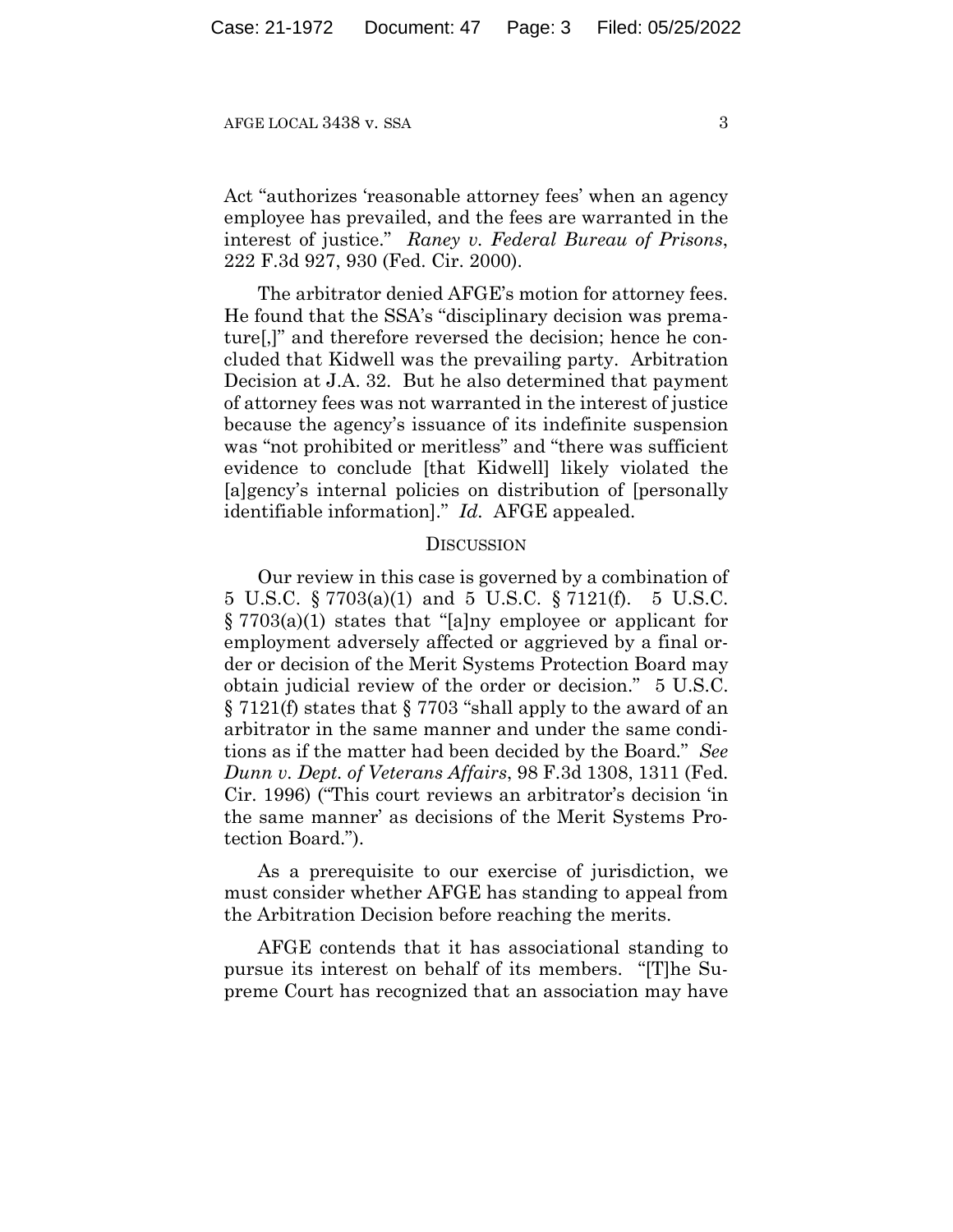standing to assert the claims of its members, even where the association itself has not suffered injury from the challenged action." *Reid*, 793 F.2d at 279. To succeed, AFGE argues that it must only prove (1) "its members would otherwise have standing to sue in their own right," (2) "the interests it seeks to protect are germane to [its] purpose," and (3) "neither the claim asserted nor the relief requested requires the participation of individual members in the lawsuit." *Hunt v. Wash. State Apple Advert. Comm'n*, 432 U.S. 333, 343 (1977). AFGE argues that it satisfies the three prongs of the *Hunt* test. AFGE argues that (1) Kidwell could "as a client sue for the denial of attorney fees," (2) "the issue of obtaining attorney fees paid for by AFGE on behalf of its members is germane to its representational functions," and (3) "members of a labor organization do not need to be personally involved in litigating over an [a]ttorney fee dispute that was paid for by the organization because the [a]ttorney fee matter provides no personal stake for them . . . ." Appellant's Reply Br. 11–12.

AFGE also argues that this court should reject "a literal statutory construction" of 5 U.S.C. § 7703(a)(1). *Id.* at 6. AFGE argues that "to rule that a union does not have standing to pursue review of a denial of attorney fees, which were paid by the union, not the employee, would lead to [an] absurd result or otherwise fly in the face of legislative intent and be in direct opposition to clearly defined law . . . ." *Id.* at 4.

We conclude that we do not have jurisdiction to hear this appeal. We are bound both by the statute, and by our precedent interpreting that statute.

We analyzed the governing statute, 5 U.S.C. § 7703(a)(1), in *Reid*. We concluded that "Congress, in using the term 'employee' in  $\S 7703(a)(1)$  and in defining that term to mean an individual, has exercised its legislative prerogative to impose a prudential limitation on the exercise of this court's jurisdiction over adverse decisions of the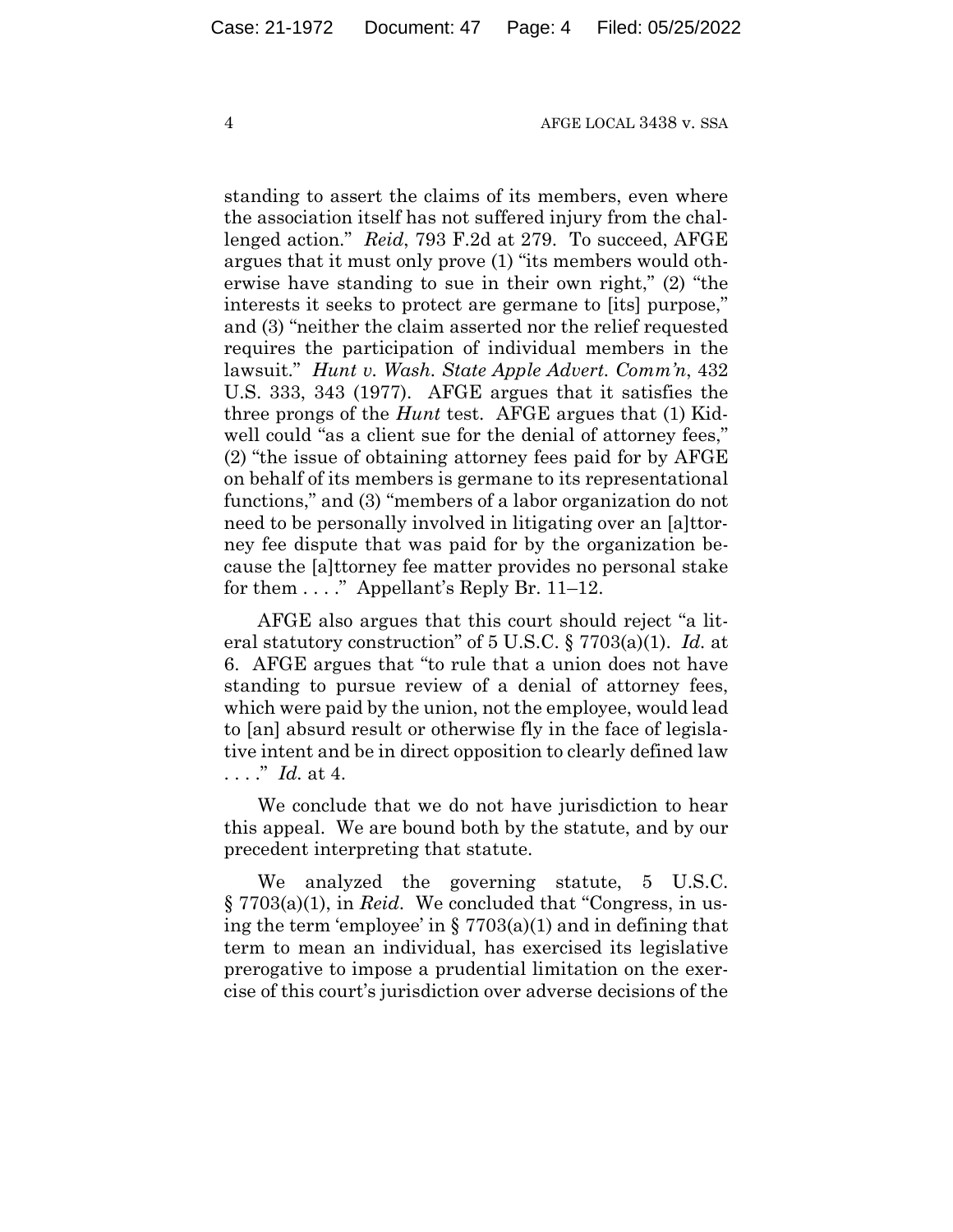MSPB." *Reid*, 793 F.2d at 284. "Since the right of appellate review under  $\S 7703(a)(1)$  is phrased in terms of 'any employee or applicant for employment,' the logical conclusion is that Congress intended to narrowly circumscribe the party who may initiate appellate review . . . ." *Id.* at 283. AFGE is admittedly neither an employee nor an applicant for employment, and thus cannot seek review of the Arbitration Decision on its own behalf. Notably, Kidwell did not herself appeal for attorney fees as she did not pay them.

We followed up the *Reid* decision with nonprecedential decisions in *Senior Executives Association* and *Tierney*. *See Senior Execs. Ass'n v. Office of Personnel Mgmt.*, 1997 U.S. App. Lexis 10023 (Fed. Cir. 1997); *Tierney v. Immigration and Naturalization Serv.*, 75 Fed. App'x 756 (Fed. Cir. 2003). While our decision here, and in *Reid*, may be unsatisfactory to some, our role is to follow a statute and our precedent. As we explained in *Reid*, "[t]he remedy for any dissatisfaction with the results in particular cases lies with Congress and not this court. Congress may amend the statute, we may not." *Reid*, 793 F.2d at 284 (citations omitted).

In addition to the clear statute and established precedent, AFGE failed to demonstrate that it fulfills the *Hunt*  prerequisites for associational standing. With regard to *Hunt*'s first prong, AFGE failed to explain how Kidwell would have standing to appeal. On the contrary, AFGE stated that if "the Union simply named the employee as the petitioner, not only would that be unethical (as the employee is not a real party at interest as they have paid no [a]ttorney fees whatsoever and have no personal stake in the outcome either way) it would present [a] further ethical dilemma regarding the sharing of fees with non-attorneys and put the Union in [an] untenable position . . . ." Appellant's Reply Br. 8. AFGE concedes that the attorney fees at issue here were paid by AFGE. *See, e.g.*, *id.* at 2–3. Thus, AFGE's statements contradict its argument that Kidwell would have standing to appeal from the Arbitration Decision. Since AFGE failed to satisfy the first prong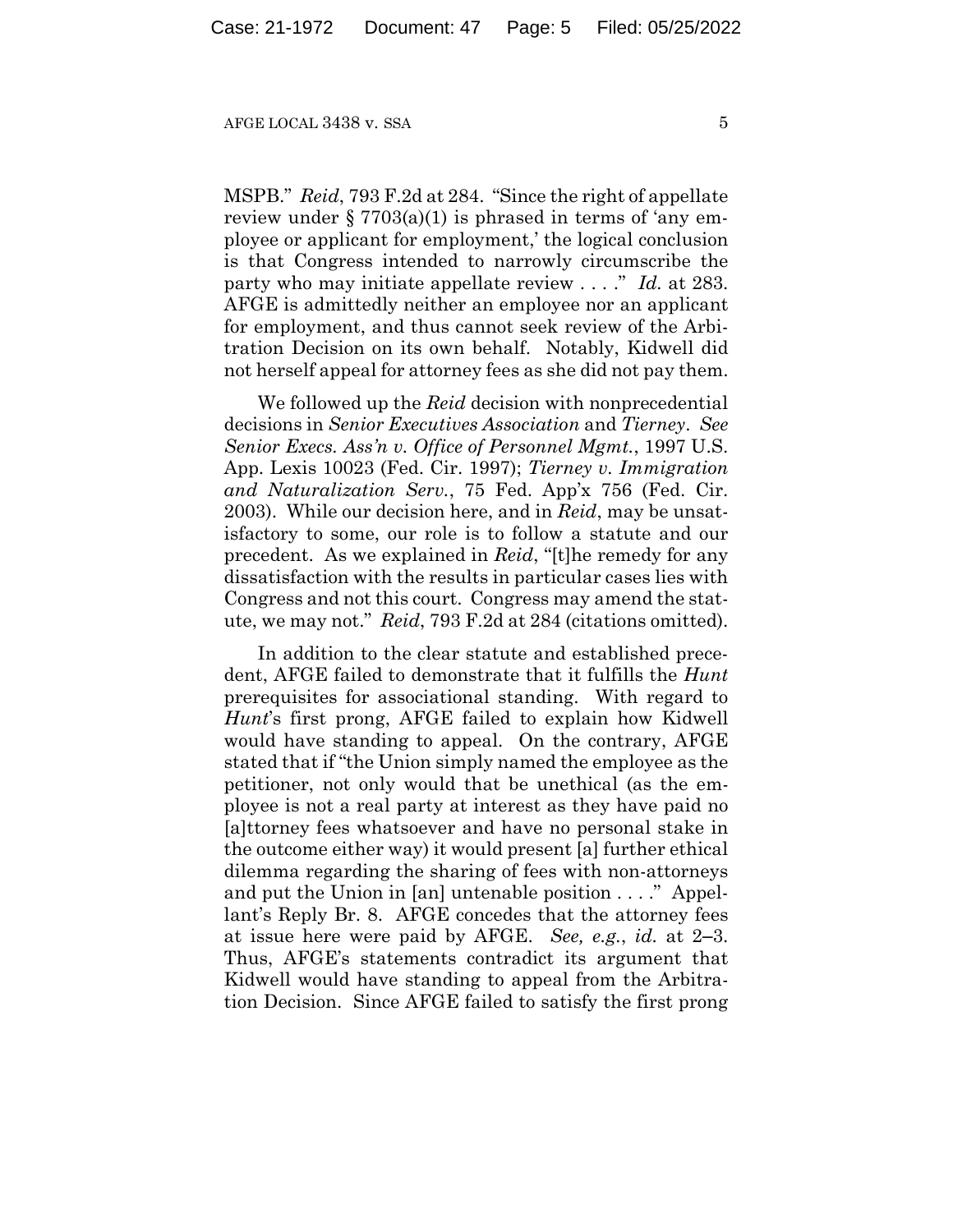of the *Hunt* test for associational standing, we do not need to address the second and third prongs. Finally, we note that *Hunt*, although a decision of the Supreme Court, was not decided in the face of a clear statute limiting the right to an appeal for attorney fees, as this one was.

Accordingly, we lack jurisdiction over AFGE's appeal, and therefore do not evaluate the merits of the Arbitration Decision denying AFGE's request for attorney fees.

## **CONCLUSION**

We have considered AFGE's remaining arguments, but we find them unpersuasive. For the reasons discussed above, we *dismiss* this appeal for lack of jurisdiction.

## **DISMISSED**

COSTS

No costs.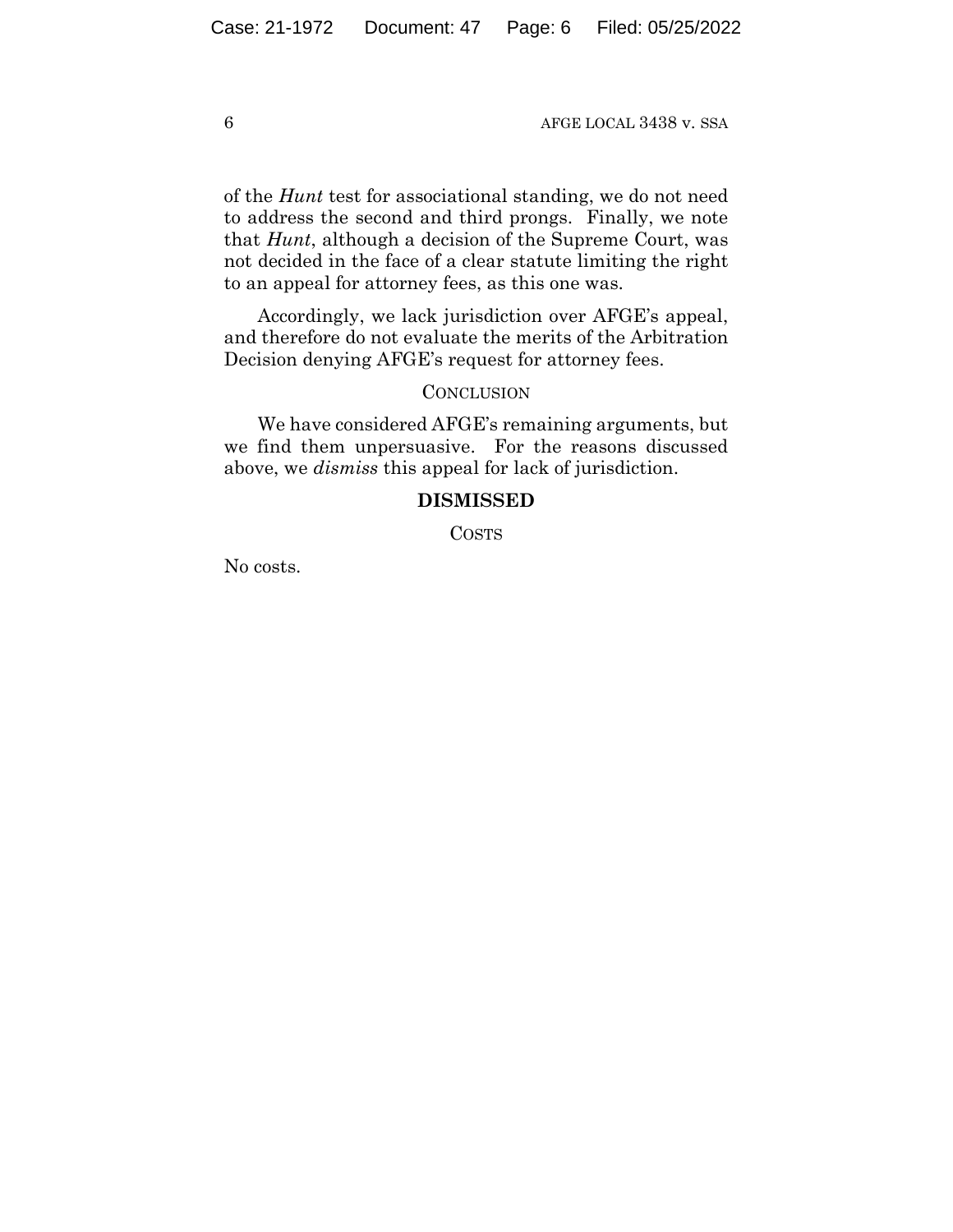NOTE: This disposition is nonprecedential.

# United States Court of Appeals for the Federal Circuit

**AFGE LOCAL 3438,** *Petitioner*

**\_\_\_\_\_\_\_\_\_\_\_\_\_\_\_\_\_\_\_\_\_\_** 

**v.**

**SOCIAL SECURITY ADMINISTRATION,** *Respondent*

**\_\_\_\_\_\_\_\_\_\_\_\_\_\_\_\_\_\_\_\_\_\_** 

2021-1972 **\_\_\_\_\_\_\_\_\_\_\_\_\_\_\_\_\_\_\_\_\_\_** 

Petition for review of an arbitrator's decision in No. 200417-05577 by Edward M. Davidson.

 $\overline{\phantom{a}}$  , we can assume that the contract of  $\overline{\phantom{a}}$ 

REYNA, *Circuit Judge*, additional views.

I write separately to express my belief that the statutory scheme surrounding appeals of arbitration decisions in federal employee grievances leads to the absurd result that while only a union may invoke binding arbitration, the same union lacks standing to appeal the result of that arbitration.

I agree that we do not have jurisdiction to hear AFGE Local 3438's ("AFGE") appeal in this case. Under 5 U.S.C. § 7121(e)(1), a federal employee has the option to pursue arbitration of a grievance or an appeal before the Merit Systems Protection Board (the "Board"). If the result of the arbitration is appealed, judicial review is provided in the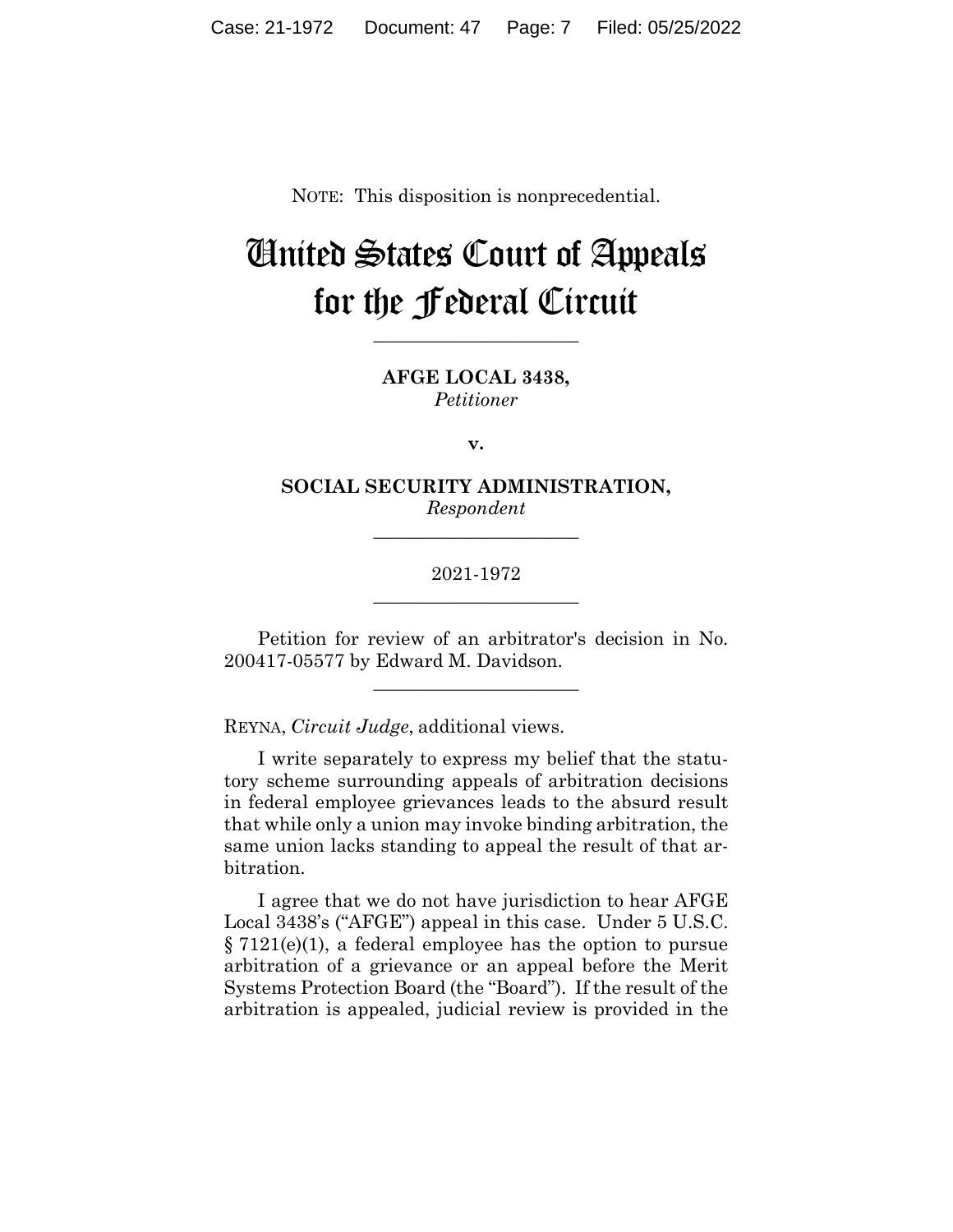same manner and under the same conditions as a Board appeal. 5 U.S.C. § 7121(f).

Only individuals can appeal Board decisions. The statute provides that "[a]n employee or applicant for employment" may appeal for judicial review of a Board decision. 5 U.S.C. § 7703(a)(1). We interpret the term "employee" to mean an individual and not a union. *Reid v. Dep't of Commerce*, 793 F.2d 277, 282 (Fed. Cir. 1986). As a result, only an individual may appeal an arbitration decision, not a union.

But only a union may invoke binding arbitration to resolve an employee grievance.  $5 \text{ U.S.C.} \$   $7121(b)(1)(C)(iii);$ *Reid*, 793 F.2d at 282; *Am. Fed'n of Gov't Emps., Council of Prison Locs., Loc. 1286 v. U.S. Dep't of Justice*, 738 F.2d 742, 745 (6th Cir. 1984)). This statutory scheme concerning arbitration appeals yields an absurd result. If a union is required to invoke binding arbitration, then the union should have standing to appeal the subsequent decision to this court. For example, here, AFGE is required to invoke binding arbitration but prohibited from appealing the arbitration decision.

There apparently are two avenues for fixing this Catch 22 result—through Congress or through this court. "Congress may amend the statute; we may not." *Griffin v. Oceanic Contractors, Inc.*, 458 U.S. 564, 576 (1982). *See also Am. Fed'n of Gov't Emps.*, 738 F.2d at 747–48; *Consumer Prod. Safety Comm'n v. GTE Sylvania, Inc.*, 447 U.S. 102, 123–24 (1980); *Reiter v. Sonotone Corp.*, 442 U.S. 330, 344–45 (1979). Section 7121(f) provides that arbitration decisions are appealed in the same manner as Board decisions. A key Congressional amendment to this provision that would allow a union to appeal arbitration decisions would rectify the problem seen in this case.

The other possible avenue for addressing this problem is for this court to revisit its decision in *Reid*. This court is limited to enforcing a statute "according to its